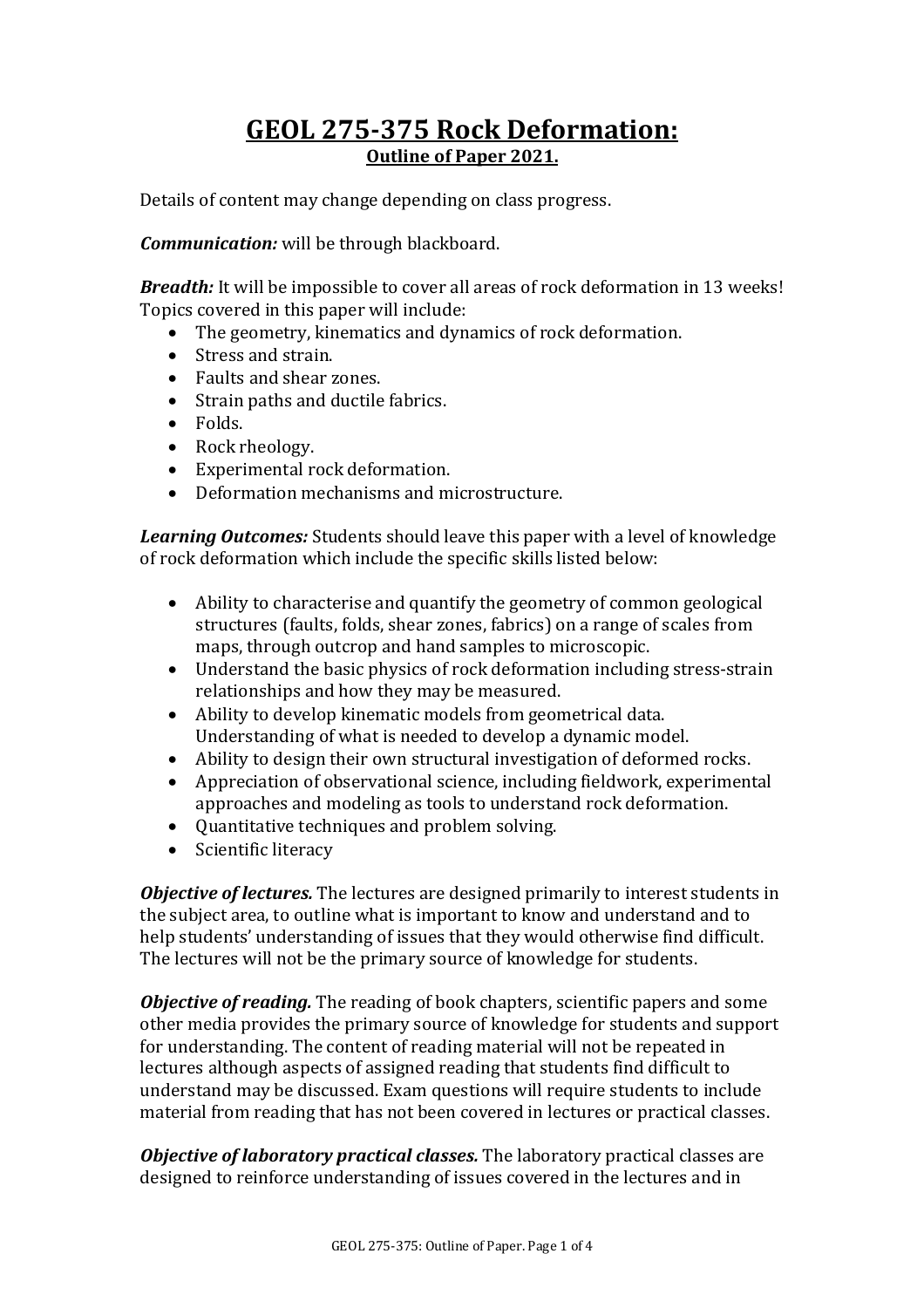reading through the analysis of data and the construction of analytical, numerical and analogue models. Hopefully they will also be fun!

*Field Trip.* There will be a one-day field trip to Brighton. This will be on weekend of  $14<sup>h</sup>$  &  $15<sup>th</sup>$  August, or on Friday  $13<sup>th</sup>$ , Monday  $16<sup>th</sup>$ ? (will consult)

## *Assessment.*

- 1. An A3 graphic poster to illustrate multi-scale geometry and kinematic interpretations of the Otago Schist outcrops at Brighton. Individual exercise. *10%* of paper.
- 2. An interactive powerpoint (or equivalent) showing the results of sandbox experiments to investigate fault and fold geometry and kinematics. Group exercise. **10%** of paper.
- 3. A lab-book with all the details of a series of ice creep experiments conducted by an individual group. Groups will also submit tables of data for each experiment they conduct. Group exercise. **10%** of paper.
- 4. An A2 poster to show a mechanical and microstructural analysis of the ice creep data from the whole class (all groups experiments). Individual exercise. **20%** of paper.
- 5. Preparation of additional reading lists of elected scientific papers. Each (there will be three) gives a **bonus 2%**.
- 6. An examination. Students will choose to answer three questions from a selection of five in 2 hours. 375 students will be expected to show a broader range of knowledge and a deeper understanding. It is expected that exam answers will demonstrate knowledge and understanding gained from reading, lectures and laboratory classes. The exam is worth **50%** of the paper.

### *Groups.*

These will be assigned, based on a skills audit.

### *Reading Material.*

I will give specific advice on reading. You will need to balance breadth and detail.

*Course text book.* "Structural Geology" by Haakon Fossen. Online resources for this book at: http://folk.uib.no/nglhe/StructuralGeoBook.html.

*Another useful text (rent for \$10 for 5 months): http://psgt.earth.lsa.umich.edu/. A very useful website*: https://www.uwgb.edu/dutchs/structge/labman.htm

*Assigned scientific papers*: see list below

*Elected scientific papers:* Students need to choose some extra papers, in three particular topics, based on citations to or from assigned reading or based on other search mechanisms.

275 students will need to select five extra papers in each topic. At least one of these should relate to a New Zealand example, one to an experimental study and one to a numerical modeling study.